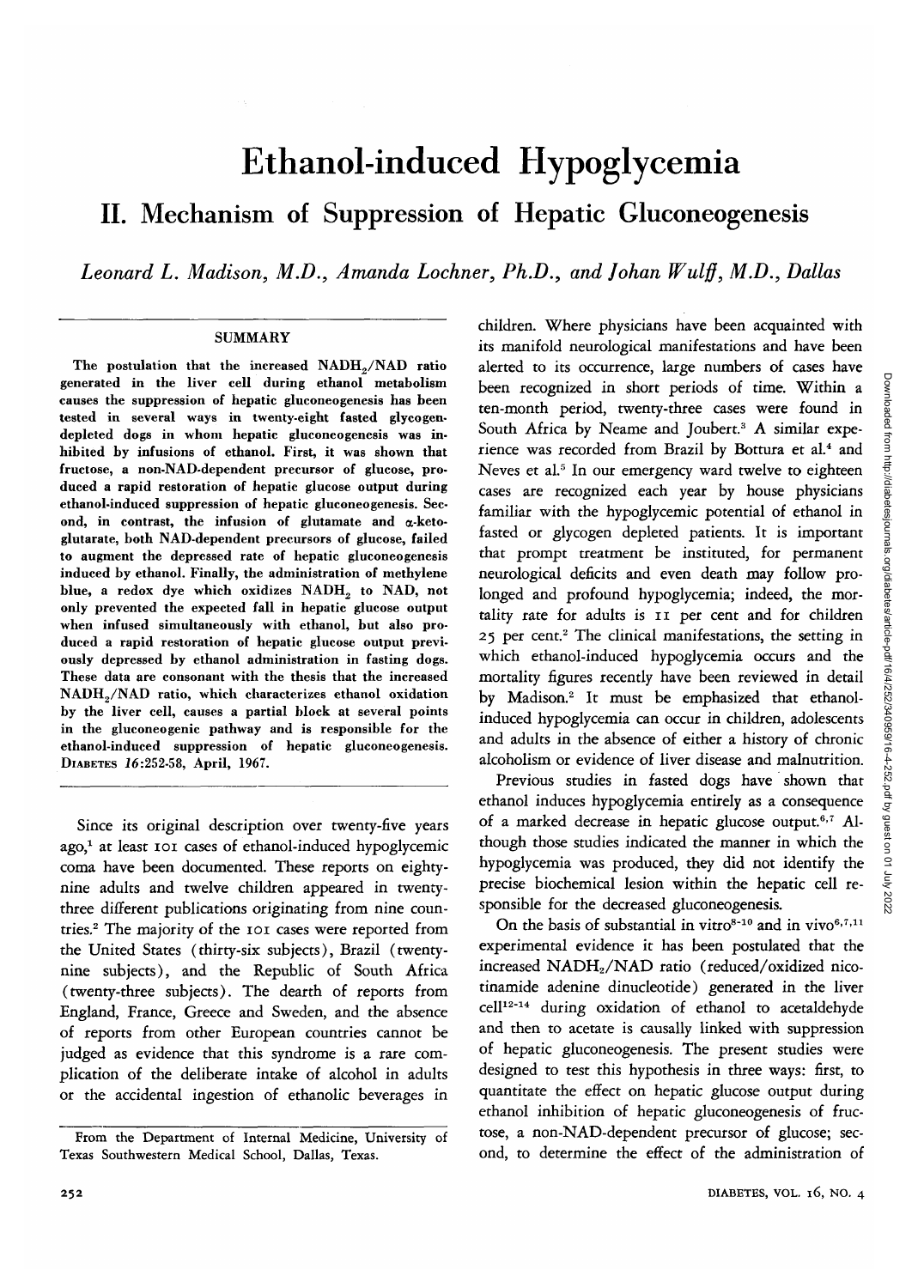the NAD-dependent precursors of glucose, a-ketoglutarate and glutamate, on the output of glucose by the liver during ethanol-induced suppression of hepatic gluconeogenesis in glycogen-depleted dogs fasted for forty-eight to seventy-two hours; third, to ascertain the effect of infusion of methylene blue, a redox dye capable of rapidly oxidizing NADH<sub>2</sub> to NAD, on hepatic glucose output during ethanol-induced inhibition of hepatic gluconeogenesis.

# METHODS AND PROCEDURE

All twenty-eight studies were performed in healthy mongrel dogs with chronic end-to-side portacaval shunts. This preparation was chosen since it separates the liver from the extrahepatic splanchnic bed and thereby permits quantitation of hepatic rather than splanchnic glucose balance.15 Complete recovery after the operative procedure was assured by waiting at least one month after the second stage of the two-stage shunt operation before performing these studies. All dogs were fasted for two to three days prior to each study to be certain that hepatic glucose output was being derived exclusively from gluconeogenesis. Hepatic venous blood was obtained from a cardiac catheter passed under fluoroscopic control deep in an hepatic vein. Arterial blood samples were collected via an indwelling Cournand needle placed in a femoral artery. Hepatic blood flow was estimated by the clearance and extraction method of Bradley et al.<sup>16</sup> using I-131-labeled rose bengal as the extractable substance.<sup>17</sup> Hepatic glucose output, the product of hepatic venous-arterial glucose concentration difference and hepatic blood flow, was determined at ten-minute intervals both during the thirty-minute control period and for the ensuing two hours during which time ethanol (2.5 to 5 per cent in 0.6 per cent saline) was infused into a hindlimb vein at a rate of 0.5 mM. per minute.

Hepatic vein and arterial glucose concentrations were determined in triplicate by the copper-iodometric method of Somogyi.<sup>18</sup> In the six studies where fructose was infused, the o-toluidine technic<sup>19</sup> for determining blood glucose was used since preliminary studies in our laboratory showed that the addition of fructose, in final concentrations up to 150 mg. per 100 ml., to control blood samples, did not influence blood glucose levels. Blood ethanol levels were determined by the microdiffusion technic of Newman and Newman.<sup>20</sup> The procedures, technics and methods used in this laboratory have been described in detail in previous publications.<sup>15,21</sup>

Five types of studies were performed. In all twentyeight experiments, after a thirty-minute control period, ethanol was infused at a rate of 30 mM. per hour for two hours. In four groups of six studies each during the last sixty minutes of ethanol infusion either fructose (60 mM. per hour), a-ketoglutarate (100 mM. per hour), glutamate (90 mM. per hour) or methylene blue (5 to 8 mg. per kg.) were simultaneously administered and the effect on hepatic glucose output quantitated. In the fifth group of four studies, after the usual control period methylene blue was administered with ethanol to determine whether this would prevent or alter the anticipated ethanol-suppression of hepatic gluconeogenesis.

## RESULTS

In each of the twenty-four studies in which ethanol was administered alone for the first hour, the infusion of ethanol in fasted dogs produced a prompt and sustained decrease in hepatic glucose output. These findings are consonant with previous reports from this laboratory on the consistent effect of ethanol on hepatic glucose output in dogs depleted of liver glycogen by fasting and depending on gluconeogenesis for maintenance of hepatic glucose output.<sup>6,7,11</sup> In the present studies the infusion of small amounts of ethanol which produced blood ethanol levels between 10 and 20 mg. per cent resulted in a 58 per cent fall in mean hepatic glucose output from 50 to 21 mg. per minute (figures  $1$  to  $4$ ). This depression in hepatic gluconeogenesis is not related to any unique sensitivity of dogs with portacaval shunts since a 78 per cent depression in splanchnic glucose output has been reported from this laboratory in fasted nonshunted mongrel dogs during ethanol infusion.7

In all six experiments the infusion of fructose during ethanol-induced suppression of hepatic glucose output resulted in a significant increase in hepatic glucose output to or greater than the control value (figure 1), indicating that the gluconeogenic enzymatic pathway from fructose-1,6-diphosphatase to glucose is not inhibited by ethanol. Ethanol infusion alone resulted in a decline in hepatic glucose output from 51 to 20 mg. per minute. Despite the continued administration of ethanol, fructose infusion produced a 170 per cent increase in hepatic glucose output to 54 mg. per minute (figure 1).

In contrast, the infusion of either a-ketoglutarate or glutamate, both NAD-dependent precursors of glucose, failed in twelve studies to augment the output of glu-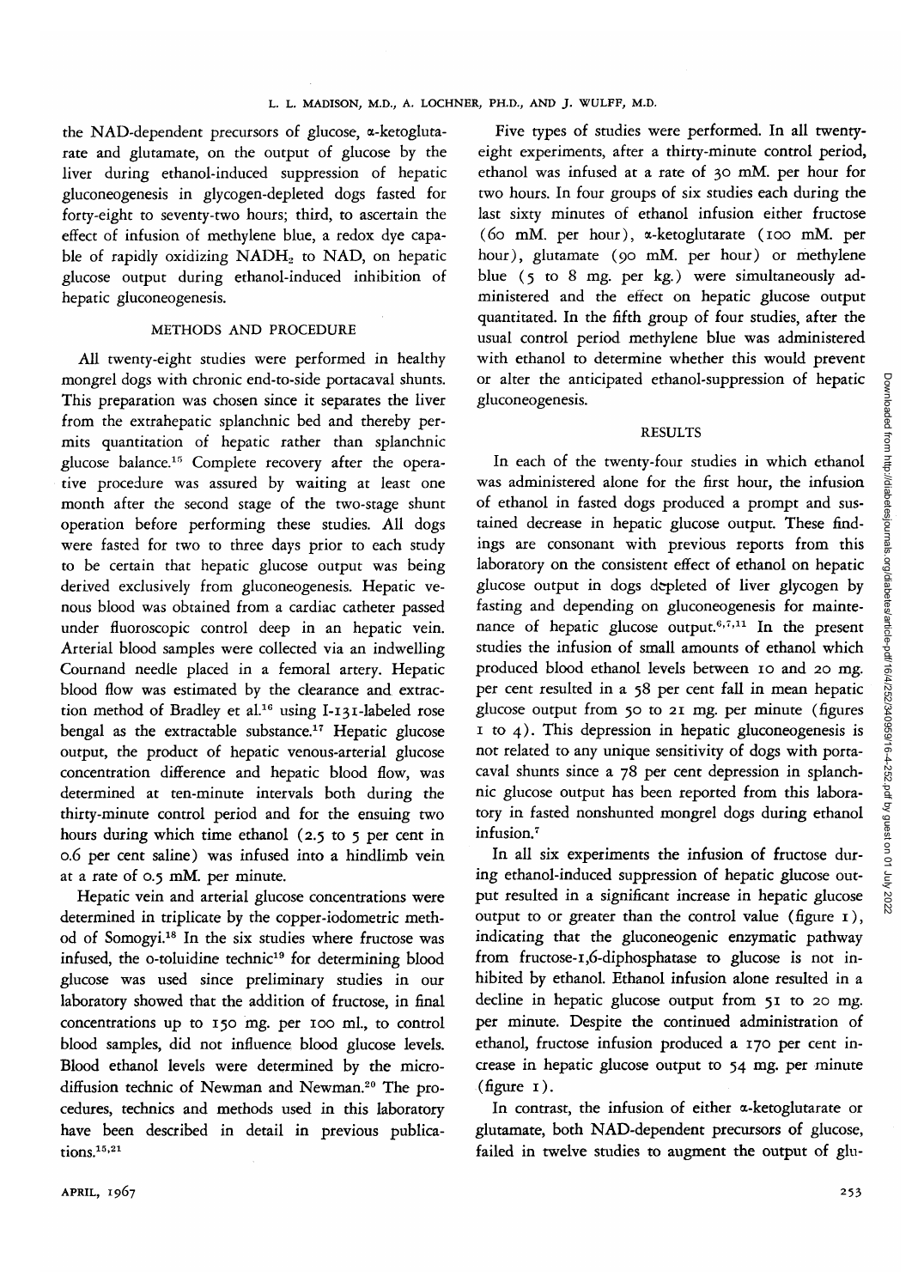#### ETHANOL-INDUCED HYPOGLYCEMIA



**FIG. I. Effect of fructose, a non-NAD-dependent precursor of glucose, on hepatic glucose output during ethanolinduced suppression of hepatic gluconeogenesis in fasted dogs (mean changes in six studies).**



**FIG. 2. Effect of a-ketoglutarate, a NAD-dependent precursor of glucose, on hepatic glucose output during ethanolinduced suppression of hepatic gluconeogenesis in fasted dogs (mean changes in six studies).**

cose by the liver when hepatic glucose output was suppressed by ethanol (figures 2 and 3). In both groups of studies, hepatic glucose output continued to fall during substrate infusion.

The administration of methylene blue in six studies consistently produced a rapid restoration of hepatic glucose output to control values when infused during



**FIG. 3. Effect of glutamate, a NAD-dependent precursor of glucose, on hepatic glucose output during ethanolinduced suppression of hepatic gluconeogenesis in fasted dogs (mean changes in six studies).**



**FIG. 4. Effect of methylene blue, a redox dye capable of oxidizing NADH2 to NAD and thereby decreasing the elevated NADH2/NAD ratio generated in the liver cell during ethanol oxidation, on hepatic glucose output during ethanol-induced suppression of hepatic gluconeogenesis in fasted dogs (mean changes in six studies).**

ethanol-induced inhibition of hepatic gluconeogenesis (figure 4). Mean hepatic glucose output which had decreased from 43 mg. per minute in the control period to 18 mg. per minute during ethanol infusion rose promptly, within minutes, to 45 mg. per minute when methylene blue was infused. Moreover, the simultaneous administration of methylene blue and ethanol prevented the anticipated decline in hepatic glucose output invariably produced in dogs fasted two to three days (figure 5).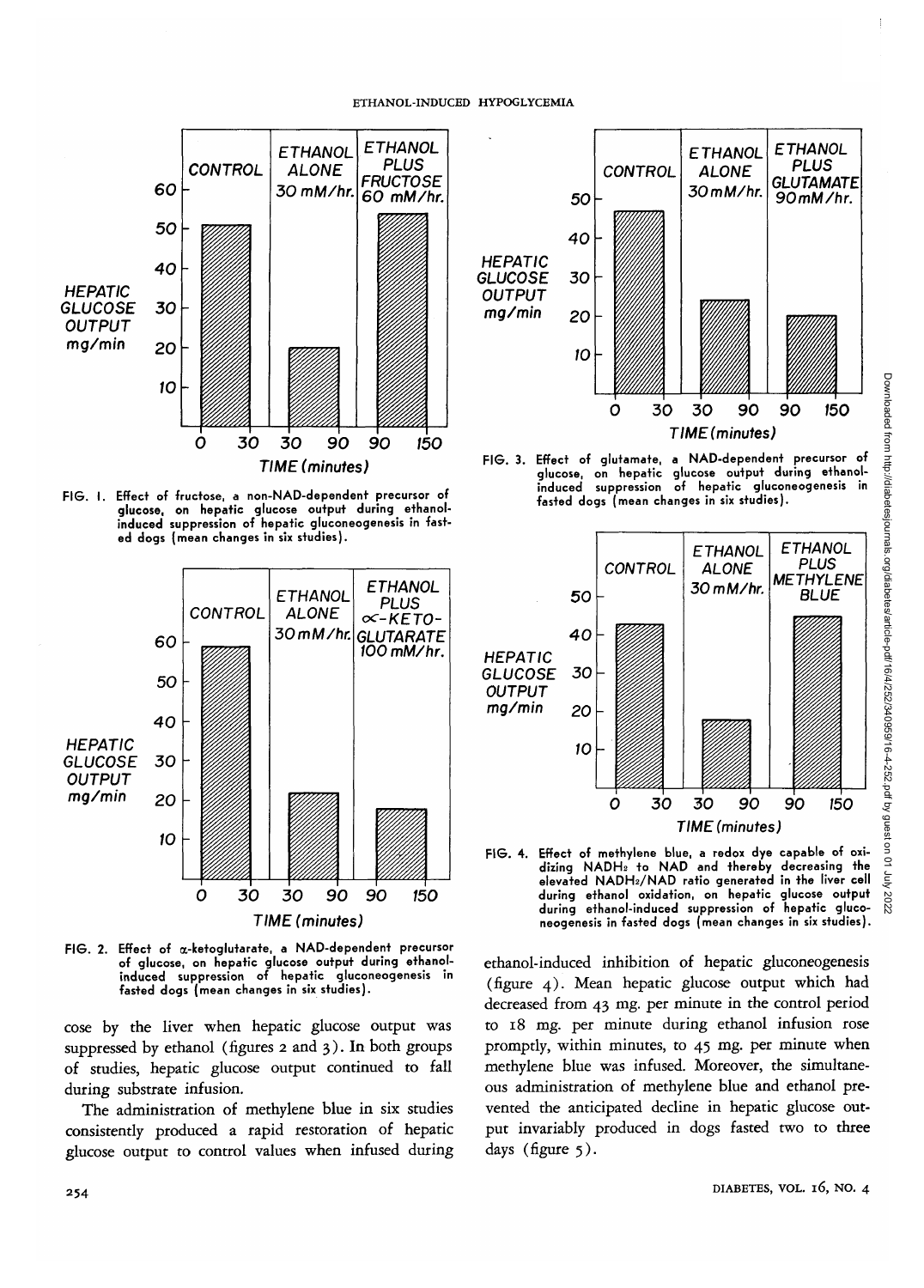

**FIG. 5. Effect of simultaneous infusion of methylene blue and ethanol on hepatic glucose output in fasted glycogendepleted dogs (mean changes in four studies). The anticipated decrease in hepatic gluconeogenesis following ethanol administration was prevented by methylene blue.**

# DISCUSSION

The data from the present studies not only afford further evidence for an ethanol-induced suppression of hepatic gluconeogenesis but in addition they also support the hypothesis that the increased NADH<sub>2</sub>/NAD ratio generated in the hepatic cell by the oxidation of ethanol blocks gluconeogenesis. Before examining these data, evidence for an ethanol-induced inhibition of gluconeogenesis and for an altered NADH<sub>2</sub>/NAD ratio in liver cells during ethanol oxidation will be discussed.

The studies of Field et al.<sup>8</sup> and Freinkel and associates<sup>9,10</sup> provide direct and convincing in vitro evidence that ethanol suppresses hepatic gluconeogenesis. A significant decrease in the generation of glucose-C-14 from alanine-C-14 and a simultaneous reciprocal rise in lactic acid-C-14 by rat, rabbit and human liver slices exposed to ethanol has been reported.<sup>9,10</sup> Moreover, other data indicate that ethanol perfusion of the isolated glycogen-depleted rat liver results in a 50 per cent decrease in hepatic new glucose production.<sup>8</sup> Evidence that ethanol also produces a suppression of hepatic gluconeogenesis in vivo was reported by Lochner and Madison<sup>6,11</sup> and Lochner et al.<sup>7</sup>; their studies showed that in the glycogen-depleted, fasted dog whose hepatic glucose output originated via gluconeogenesis from lac-

tate, amino acids and glycerol, the infusion of ethanol produced a prompt 68 per cent decrease in hepatic glucose output.

The oxidation of ethanol to acetaldehyde and acetate, respectively, by alcohol and acetaldehyde dehydrogenase is accompanied by the simultaneous reduction of NAD to NADH<sub>2</sub>. This NADH<sub>2</sub> produced in the cytoplasmic portion of the liver cell may be oxidized to NAD both by extra- and intramitochondrial reactions.<sup>22</sup> The reduction of acetoacetate, dihydroxyacetone phosphate, 1,3-diphosphoglycerate and pyruvate, respectively, to P-hydroxybutyrate, L-a-glycerophosphate, glyceraldehyde-3-phosphate and lactate result in the simultaneous reoxidation of NADH2 to NAD. Moreover, P-hydroxybutyrate and L-a-glycerophosphate act as shuttles delivering reducing equivalents generated in the extramitochondrial part of the cell to the intramitochondrial flavoprotein cytochrome system,<sup>22</sup> the major route for the reoxidation of extramitochondrial NADH2. In spite of these many routes for reoxidation of NADH<sub>2</sub>, the NADH<sub>2</sub>/NAD ratio within the hepatic cell increases two- to fourfold during the oxidation of ethanol.<sup>12,13,23</sup> During starvation, total hepatic NAD plus NADH<sub>2</sub> decreases and the NADH<sub>2</sub>/NAD ratio rises.<sup>13,14</sup> Moreover, the NADH2/NAD ratio increases to a greater degree in starved, compared to fed, animals following ethanol administration.<sup>13</sup> This increase in the NADH<sub>2</sub>/NAD ratio during ethanol metabolism is also reflected by changes in the reduced and oxidized form of several metabolites whose redox state follows changes in the NADH2/NAD ratio within the liver cell. An increase in the  $\beta$ -hydroxybutyrate/acetoacetate and lactate/pyruvate ratios in hepatic venous effluent blood following ethanol administration has been reported.<sup>24-26</sup> These in vivo and in vitro data leave little doubt that ethanol oxidation within the liver results in a diminished availability of NAD and an excess of NADH<sub>2</sub>; the former may result in a decreased catalysis of certain important reactions necessary for gluconeogenesis and the latter may drive reactions in a reductive direction and thereby diminish the absolute amount of substrate available for biosynthesis of glucose.

It is not our intent to discuss the feedback and enzymatic control of gluconeogenesis<sup>27</sup> or the factors which determine the change from glycolysis to gluconeogenesis but rather to deal with only those factors which suddenly might diminish a given rate of gluconeogenesis during fasting. Only those points in the pathways of gluconeogenesis which may be blocked partially by excessive generation of NADH<sub>2</sub> during ethanol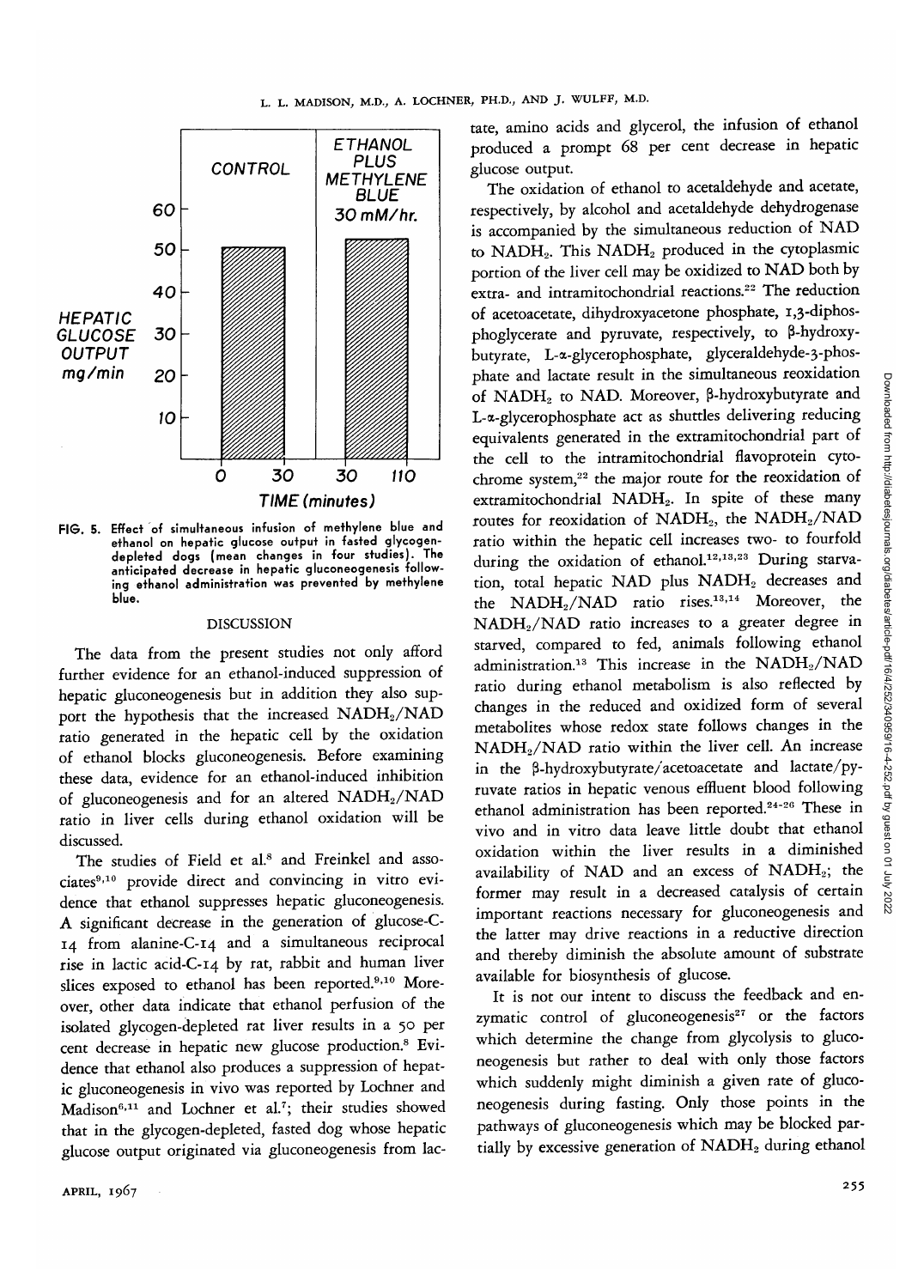metabolism will be stressed. Gluconeogenesis depends on the operation of specific enzymes requiring additional energy sources.<sup>27</sup> These are numbered in figure 6 within large arrows and include: (1) pyruvate carboxylase which, by  $CO<sub>2</sub>$  fixation, converts pyruvate to oxaloacetate; (2) phosphoenolpyruvate carboxykinase which converts oxaloacetate to phosphoenolpyruvate; (3) fructose-1,6-diphosphatase which hydrolyzes fructose-i,6-diphosphate to fructose-6-phosphate; and finally, (4) glucose-6-phosphatase which hydrolyzes glucose-6-phosphate to free glucose.

The data from the present studies indicate that the pathway from fructose-1,6-diphosphate to glucose (figure 6) is not blocked during ethanol-induced suppression of hepatic gluconeogenesis, since fructose produced a rapid increase in hepatic glucose output (figure 1). An increased production of glucose from fructose by the isolated rat liver perfused with ethanol also has been reported.<sup>8</sup> The studies of Tygstrup et al.<sup>26</sup> indicate



**FIG. 6. Pathways of hepatic gluconeogenesis during starvation. The specific enzymes upon which gluconeogenesis is dependent are numbered within the large arrows. The NAD-dependent points in the pathway of gluconeogenesis are shown by the bold solid arrows. The direction of reactions in the presence of an elevated NADH2/ NAD ratio is depicted by the stippled curved arrows. See text for details.**

that during ethanol metabolism fructose after phosphorylation to fructose-i-P is converted to dihydroxyacetone and glyceraldehyde. The former is available for conversion to fructose- $i, -6, P_2$  and, subsequently, to glucose; the glyceraldehyde by reduction to glycerol oxidizes NADH<sub>2</sub> to NAD. Moreover, some fructose is reduced to sorbitol, again oxidizing NADH<sub>2</sub> to NAD. Presumably, by furnishing available triose for conversion to glucose and by decreasing the elevated  $NADH<sub>2</sub>/$ NAD ratio, fructose administration results in augmented hepatic gluconeogenesis. Indeed, during ethanol administration, when the pathways of other precursors for conversion to glucose apparently are blocked, more glucose is produced from fructose than when fructose is administered without ethanol.<sup>26</sup>

During prolonged fasting, the gluconeogenic precursors of glucose include lactate, amino acids and glycerol. These precursors of glucose are shown in rectangles on the left side of figure 6. Amino acids utilized for gluconeogenesis first must be converted either to pyruvate or to intermediates in the *citric* acid cycle. The points in the pathway of gluconeogenesis that are NADdependent are shown by the bold, solid arrows in figure 6. The direction of the reactions in the presence of an increased NADH<sub>2</sub>/NAD ratio is shown by the stippled, curved arrows. The present data indicate (figures 2 and 3) that the conversion of glutamate and a-ketoglutarate to glucose is diminished during ethanol administration. The infusion of large amounts of  $\alpha$ ketoglutarate (100 mM. per hour) and glutamate (90 mM. per hour) failed to augment hepatic gluconeogenesis previously suppressed by ethanol. The generation of phosphoenolpyruvate via pyruvate and oxaloacetate is essential for maintaining a steady rate of gluconeogenesis during starvation. The data from the present studies (figures 2 and 3) suggest that conversion of citric cycle intermediates to oxaloacetate is dampened during ethanol metabolism. Moreover, the diminished oxidation to  $C$ -14- $O_2$  of acetate-C-14 and palmitate-C-14,<sup>23,28</sup> of alanine-C-14<sup>9,10</sup> and of glucose and pyruvate-C- $14^8$  plus the decrease in the absolute amount of  $CO<sub>2</sub>$  formed during ethanol perfusion of the isolated rat liver<sup>29</sup> are further evidence of depressed citric cycle activity. The failure of  $\alpha$ -ketoglutarate (figure 2) to augment hepatic gluconeogenesis during ethanol infusion is very likely the consequence of a reduction in the oxidation of a-ketoglutarate to succinate, and of malate to oxaloacetate in the presence of a diminished availability of NAD (figure 6). Moreover, in addition to depressed citric cycle activity, the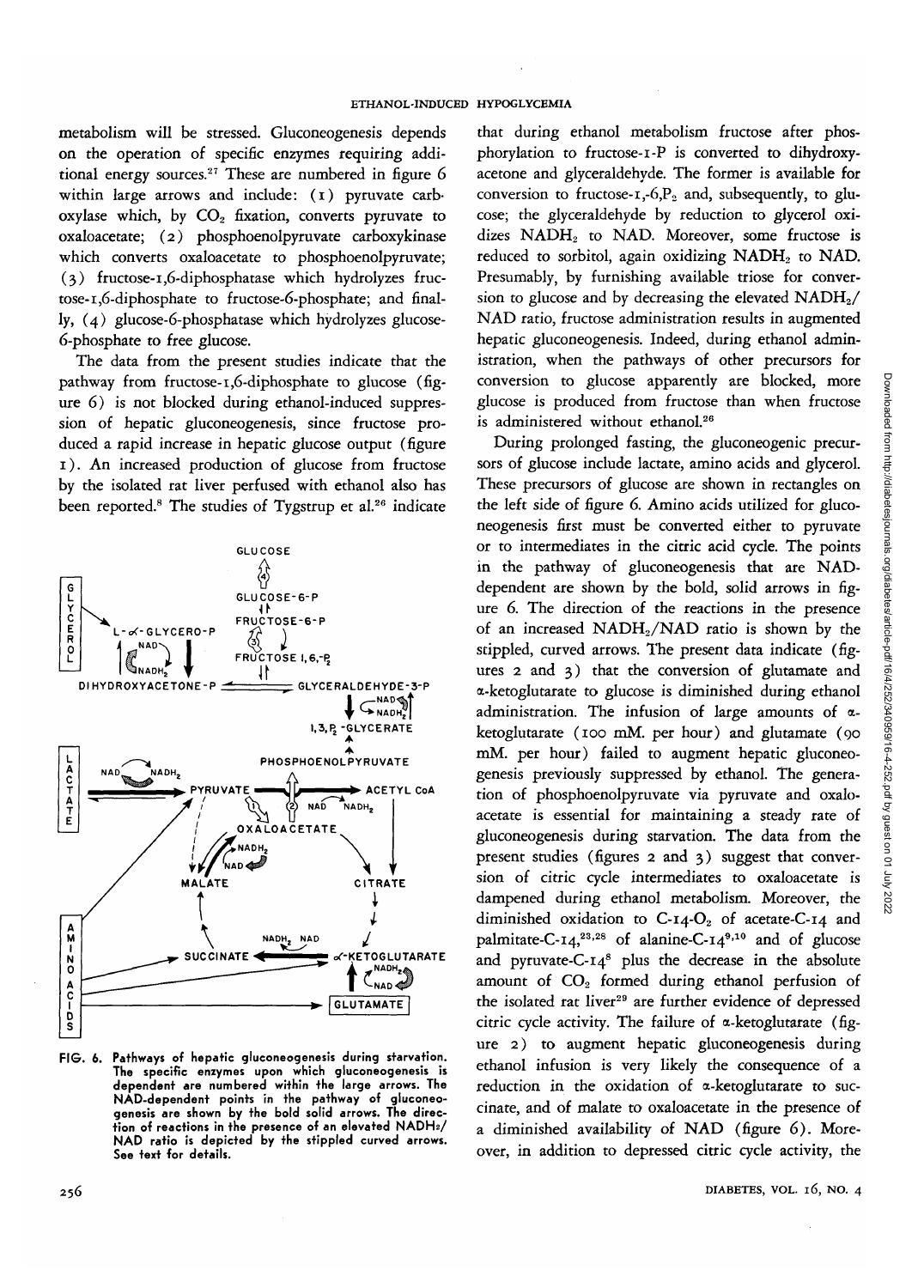conversion of glutamate to glucose is further depressed (figure 3) by the inhibition of glutamic dehydrogenase by an increased NADH<sub>2</sub>/NAD ratio.<sup>30</sup>

The increased  $NADH_2/NAD$  ratio also would be expected to decrease the availability of pyruvate for conversion to oxaloacetate and then to phosphoenolpyruvate since the altered ratio produces a reduction of pyruvate to lactate (figure 6). The absolute amount of lactate leaving the liver during ethanol metabolism has been shown to be increased<sup>24,25</sup> and lactate accumulation in the incubation media during ethanol metabolism by liver slices has been reported.<sup>9,29</sup> Since more lactate leaves the liver than *is* delivered to it, lactate cannot be counted as a precursor for glucose during ethanol metabolism.

Glycerol (figure  $6$ ) is another precursor for glucose.<sup>31</sup> The decreased hepatic utilization of glycerol during ethanol metabolism<sup>32,33</sup> may also contribute to the ethanol-induced suppression of hepatic gluconeogenesis. The decreased conversion of glycerol to glucose and the accumulation of L-a-glycerophosphate during ethanol oxidation<sup>32-34</sup> indicate that glycerol metabolism is slowed at the L-a-glycerophosphate point in the pathway of gluconeogenesis (figure 6) by the increased  $NADH<sub>2</sub>/$ NAD ratio generated by ethanol.

It would be anticipated that if the increased  $NADH<sub>2</sub>/$ NAD ratio resulting from ethanol oxidation was causally linked to the decreased rate of gluconeogenesis, then an experimentally induced decrease in this ratio should result in the restoration of gluconeogenesis. The present studies show just such an effect. When methylene blue, a redox dye capable of oxidizing  $NADH<sub>2</sub>$ to NAD, was infused during ethanol-induced suppression of gluconeogenesis, a rapid and sustained increase in hepatic new glucose production occurred (figure 4). Moreover, the simultaneous administration of methylene blue and ethanol prevented the anticipated reduction in hepatic new glucose formation (figure 5).

Although the reductive biosynthesis of glyceraldehyde-3-P from 1,3-diphosphoglycerate may be stimulated by the increased  $NADH<sub>2</sub>/NAD$  ratio (figure 6) and, in this manner, tend to augment gluconeogenesis, it is likely that the glyceraldehyde-3-P is diverted to L-a-glycerophosphate since *it* has been shown that during ethanol metabolism L-a-glycerophosphate accumu-34 lates in the liver<sup>32-34</sup>

## ACKNOWLEDGMENT

This work was supported in large part by U.S. Public Health Service Grant AM-4236 from the National Institute of Arthritis and Metabolic Diseases, Bethesda, Maryland, and by a grant from The Upjohn Company, Kalamazoo, Michigan.

## **REFERENCES**

<sup>1</sup> Brown, T. M., and Harvey, A. M.: Spontaneous hypoglycemia in "smoke" drinkers. JAMA 117:12-15, 1941. <sup>2</sup>

 Madison, L. L.: Ethanol-induced hypoglycemia. *In* Advances in Metabolic Disorders. Vol. III. Levine, R., and Luft, R., Eds. London, Academic Press. In press.

<sup>3</sup> Neame, P. B., and Joubert, S. M.: Postalcoholic hypoglycemia and toxic hepatitis. Lancet 2:893-97, 1961.

Bottura, C, Neves, D. P., Matlar, E., de Oliveira, H. L., and Cintra, A. B. U.: Hipoglicemia e coma hipoglicemico consequentes a intoxicao aguda por alcool etilico. Rev. Hosp.<br>Clin. Fac. Med. S. Paulo 4:133-40, 1949.

Clin. Fac. Med. S. Paulo 4:133-40, 1949.<br><sup>5</sup> Neves, D. P., Faria, C. V., and Fujioka, T.: Hiperglicemia e hipoglicemia consequentes a intoxicao aguda e cronica pelo alcool etilico. Rev. Hosp. Clin. Fac. Med. S. Paulo 5:115-20, 1950. <sup>6</sup>

 Lochner, A., and Madison, L.: The quantitative role of the liver and peripheral tissues in ethanol induced hypogly-<br>cemia. Clin. Res.  $11:40$ ,  $1963$ .

cemia. Clin. Res. 11:40, 1963.<br><sup>7</sup> Lochner, A., Wulff, J., and Madison, L. L.: Ethanolinduced hypoglycemia. I. The acute effects of ethanol on hepatic glucose output and peripheral glucose utilization in fasted dogs. Metabolism  $16:1-18$ , 1967.

 Field, J. B., Williams, H. E., and Mortimore, G. E.: Studies on the mechanism of ethanol induced hypoglycemia. J. Clin. Invest. 42:497-506, 1963.

<sup>9</sup> Freinkel, N., Cohen, A. K., Arky, R. A., and Foster, A. E.: Alcohol hypoglycemia. II. A postulated mechanism of action based on experiments with rat liver slices. J. Clin. Endocr. *25:76-94,* 1965.

<sup>10</sup> Freinkel, N., Arky, R. A., Singer, D. L., Cohen, A. K., Bleicher, S. J., Anderson, J. B., Silbert, C. K., and Foster, A. E.: Alcohol hypoglycemia. IV. Current concepts of its pathogenesis. Diabetes 14:350-61, 1965.

<sup>11</sup> Lochner, A., and Madison, L. L.: The mechanism of ethanol-induced hypoglycemia. Diabetes 12:361, 1963.

<sup>12</sup> Forsander, O., Raiha, N., and Soumalainen, H.: Alkoholoxydation und Bildung von Acetoacetate in normaler und glykogenarmer intakter Rattenleber. Hoppe Seyler Z. Phys. Chem. 321:243-48, 1958.

13 Smith, M. E., and Newman, H. W.: The rate of ethanol metabolism in fed and fasting animals. J. Biol. Chem. *234:* 1544-49, 1959.

14 Raiha, N. C. R., and Oura, E.: Effect of ethanol oxidation on levels of pyridine nudeotides in liver and yeast. Proc. Soc. Exper. Biol. Med. 109:908-10, 1962.

15 Madison, L. L., Combs, B., Adams, R., and Strickland, W.: The physiological significance of the secretion of endogenous insulin into the portal circulation. III. Evidence for a direct immediate effect of insulin on the balance of glucose across the liver. J. Clin. Invest. 39:507-22, i960.

16 Bradley, S. E., Ingelfinger, F. J., Bradley, G. P., and Curry, J. J.: The estimation of hepatic blood flow in man. J. Clin. Invest. 24:890-97, 1945.

<sup>17</sup> Combes, B.: Estimation of hepatic blood flow in man